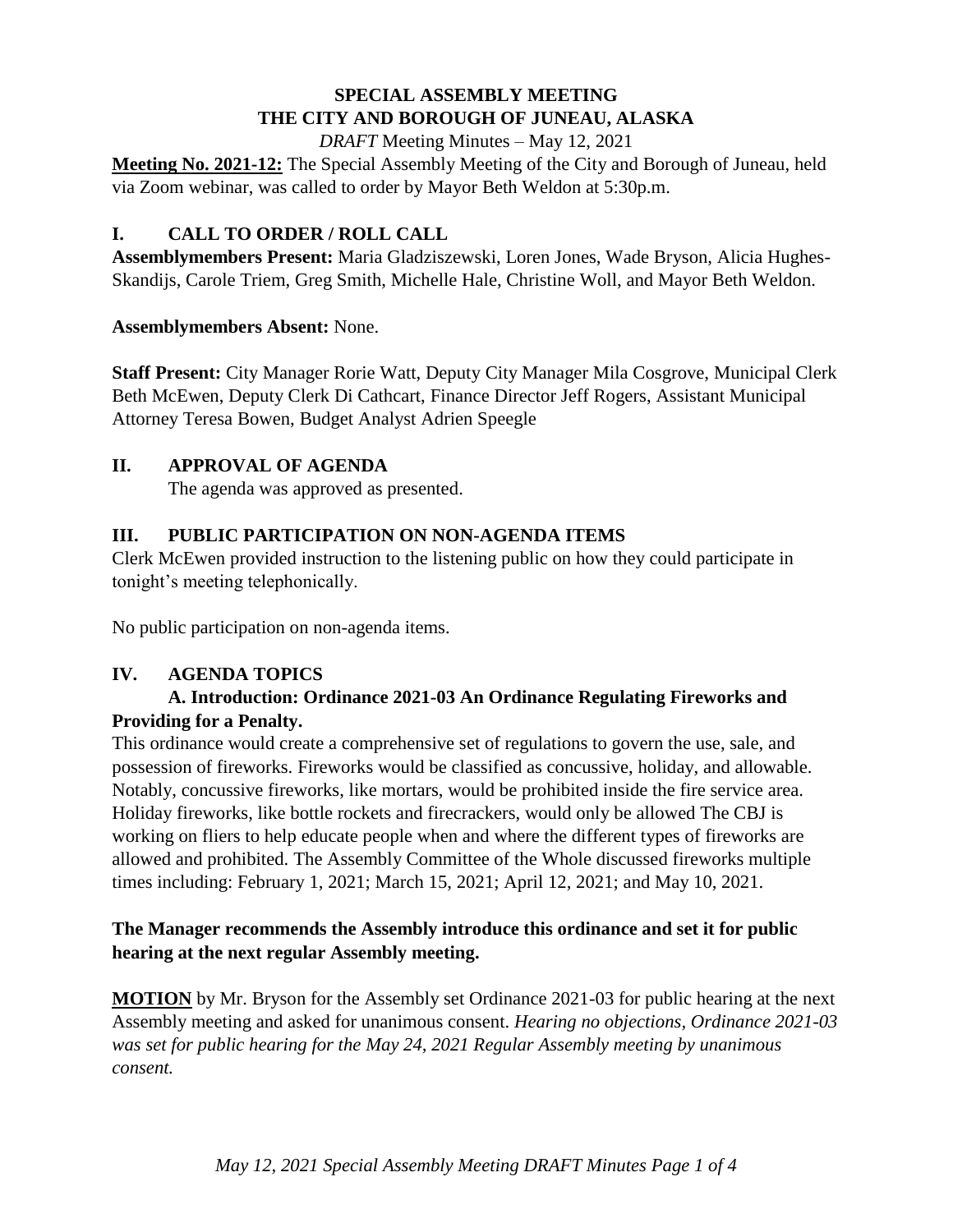#### **B. Introduction: Ordinance 2021-18 An Ordinance Regarding Taxing the Sale of Fireworks.**

This ordinance would clarify the sale of fireworks is not exempt from sales tax. The Assembly Committee of the Whole discussed this ordinance at its meeting on May 10, 2021.

### **The Manager recommends the Assembly introduce this ordinance and set it for public hearing at the next regular Assembly meeting.**

**MOTION** by Mr. Jones for the Assembly introduce Ordinance 2021-18 and set it for public hearing at the next regular Assembly meeting, and asked for unanimous consent. *Hearing no objections, Ordinance 2021-18 was set for public hearing for the May 24, 2021 Regular Assembly meeting by unanimous consent.*

# **C. Public Hearing: Ordinance 2020-09(AV) An Ordinance Appropriating up to \$125,000 to the Manager as Partial Funding for the Pile Anodes Installation Capital Improvement Project; Grant Funding Provided by the Alaska Department of Transportation and Public Facilities.**

This ordinance would appropriate up to \$125,000 to the Pile Anodes Installation CIP. This project would install zinc anodes to each steel piling in Harris Harbor as part of a maintenance plan to extend the longevity of all Docks and Harbors facilities.

Grant funding is provided by the Alaska Department of Transportation and Public Facilities. The 50% local match requirement is being met by previously appropriated capital improvement project funding from the Pile Anodes Installation CIP (H51-121).

The Docks and Harbors Board will review this request at the regular board meeting on April 29, 2021.

### **The City Manager recommends the Assembly adopt this ordinance.**

**Public Comment:** None.

### **Assembly Action:**

**MOTION** by Ms. Gladziszewski for the Assembly to adopt Ordinance 2020-09(AV) and asked for unanimous consent. *Hearing no objections, Ordinance 2020-09(AV) was adopted by unanimous consent.* 

### **D. Bid DH21-036 Harris Harbor Anodes Installation**

This project would install zinc anodes to each steel piling in Harris Harbor as part of a maintenance plan to extend the longevity at all Docks and Harbors facilities. The zinc anodes are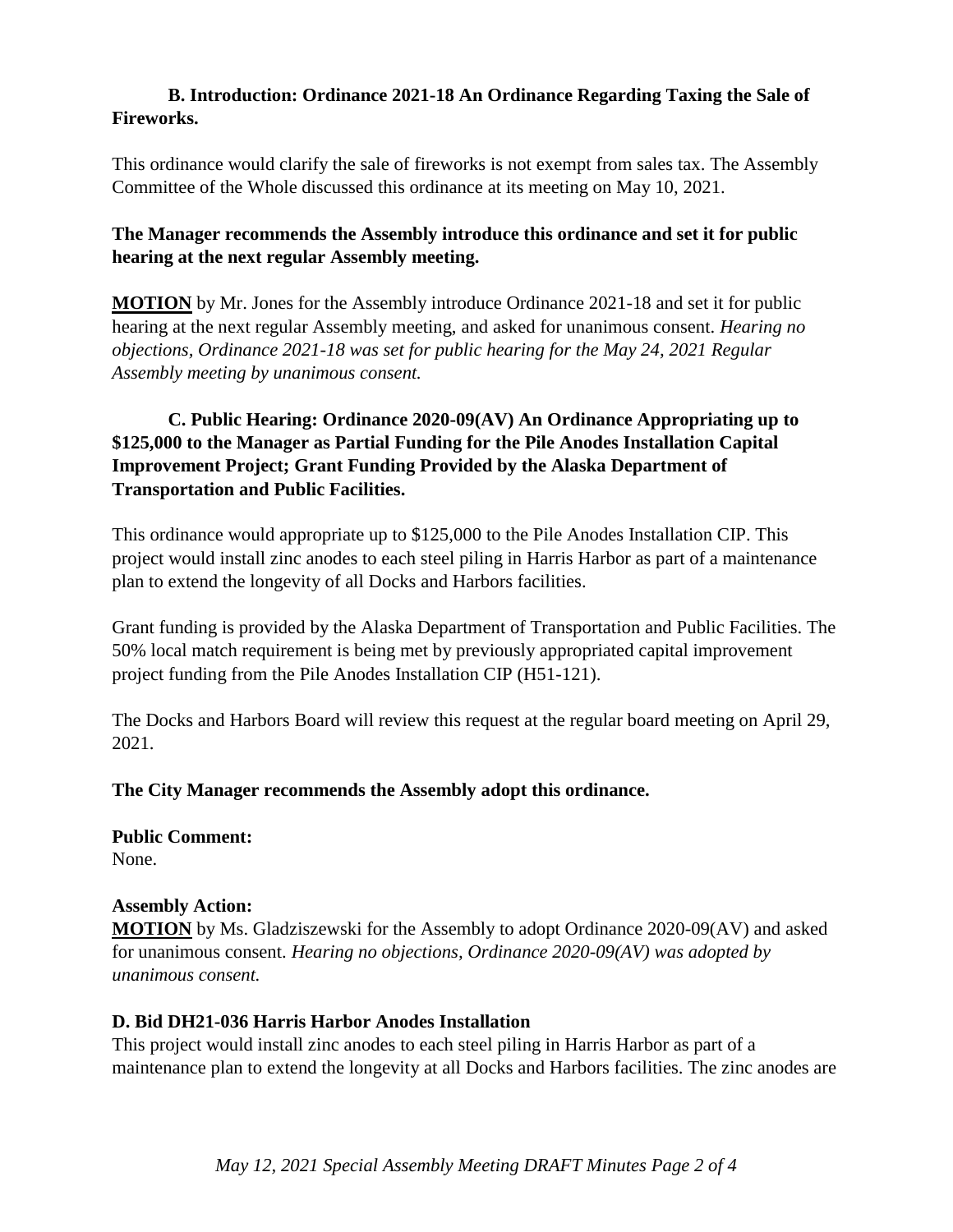welded on the piles below the surface and provide a sacrificial benefit to the galvanized steel piling.

Funding for this project is provided by the Alaska Department of Transportation and Public Facilities' (DOT/PF) Harbor Grant program and the CBJ Harbor Enterprise CIP funds.

Bids were opened on April 14, 2021. The bid protest period expired at 4:30 p.m. on April 16. Results of the bid opening are as follows:

The Docks and Harbors Board recommended this bid award at a special public meeting held on April 19.

| <b>RESPONSIVE BIDDERS</b>            | <b>TOTAL BID</b> |
|--------------------------------------|------------------|
| Global Diving & Salvage, Inc.        | \$174,650        |
| Alaska Commercial Divers, Inc.       | \$174,652        |
| <b>American Marine International</b> | \$287,761        |
| <b>Engineer's Estimate</b>           | \$254,000        |

#### **The City Manager recommends award of this project to Global Diving & Salvage, Inc. in the total bid amount of \$174,650.**

**MOTION** by Ms. Triem for the Assembly to award the Harris Harbor Anodes Installation to Global Diving and Salvage in the total bid amount of \$174,650, and asked for unanimous consent.

Objection by Mr. Bryson for purposes of a question. He noted that Global Diving & Salvage's bid and Alaska Commercial Driver's bid were only two dollars off. He asked if there were any other criteria that led to the decision other than a two dollar difference in the bid price.

Mr. Watt said that there were no other factors involved in the bidding process, and it happened to be an exceptionally tight bid.

Mr. Bryson asked for clarification if the City was not legally allowed to explore the option of a different, potentially local company due to a two-dollar difference.

Mr. Watt said that Mr. Bryson was correct, as the charter requires that for a Capital Improvement Project, the bid must be awarded to the lowest bidder, regardless of the location of the business. This requirement is featured in the charter and in the purchasing code of the City. Mr. Bryson recommended the Assembly have a more in-depth discussion on the charter rules in the future, as this could help a local company that could benefit Alaskans over minor amounts of money. Mr. Bryson removed his objection.

*Hearing no objections, the award was approved by unanimous consent.*